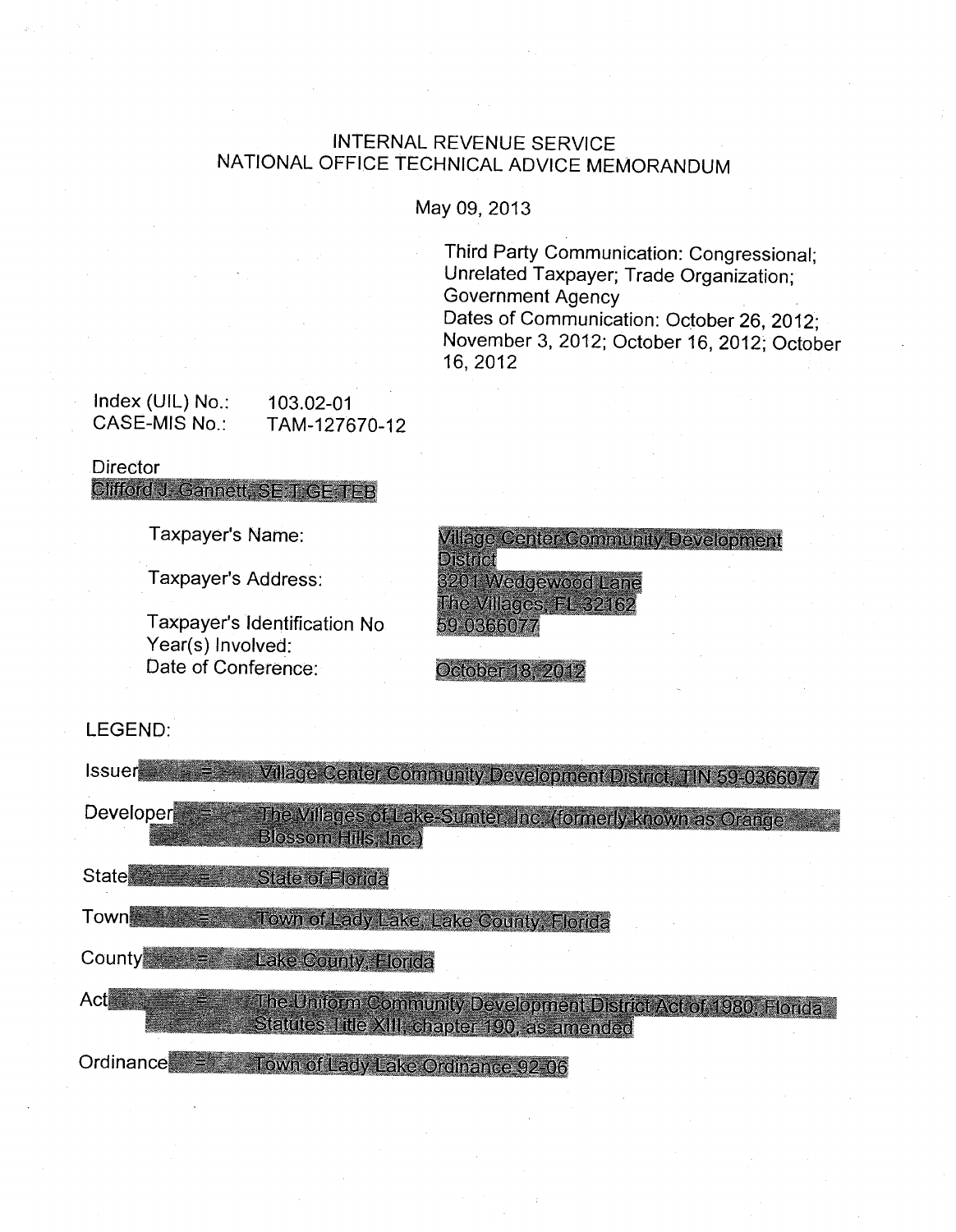Development= The Villages

Bank **Western Citizens First Bank** 

Partnership = Lazy-B-Cattle Venture, Ltd.

Corporation = LBCV Inc

Department = Department of Economic Opportunity of the State of Florida

A **EXECUTE:** H. Gary Morse

**B** R. Dewey Burnsed

Comparison Mark Morse

**Ronds** Jollay Revenue: Bond Charlos education 65 SPA, One Draws Redroad donal Resignate Time P. Series, 1990 A.M. Les annoyador & Lynn, & and Subondinate Editors a long Resource Board Lawren House in Lin autopurte of \$5,6115 (vici) - Europe F. 010 (Philip - Bignal, alt retired and Note In Line Brinoland of \$111 3 . Second 1 - Jan 1947 7 . 1990 . The step form in Edmond Refunding Bland's Series, 199 24 to The an worm of Smith 73, 000 Subject that's Report I for all the struct from the Sentime Third Pro The Lan to 575 000, and 3 month are Pearcy that the same Band. Server 1star in the amount of SE 350 time you are Out of Menor U Say Research Refunding Bond's Gener - Advisement be animally of U.25 data non-and subordinate Upley Rights trianglated - Series 1993, 3 million animal part 5.690.000 Issued TO ON NOOR IT entrances for more Boards PRIA in the aimbuilterhand can multiplied to the result. Revert is Boon's 3 says. If the Blooding and an information of **DE O M COURT RECORD DE LA FINE DE LA BURBIA DE LA DIFFERENCIA DE** Grusslit 1 34,455000 and \$400 (1987) Fourth ideal that for the Series and 001Bim the ambung of 52.150 crosses had 00% 17-400 Ex-Lewemuc Bonds Cerins, Journalism Chairman and Service of the ansubordinate Meurea and Mayorde Bonds Sedes minist Land Szenius odlu is smake od a trzeling, ta tray is a vez am lâ nadig Saring amount of \$56.600,000 essan fill fro franca. Record and always 2004 A lin the area of leaf that is the month and the own Hman Abere a fionial It evening Evenils, series, June Leer and **Eurod 06.01/2001** 

Date  $1$   $\equiv$  November 29, 1993

Date 2 3 3une 1, 2004

Date 3 2 2 August 19, 1996

Date 4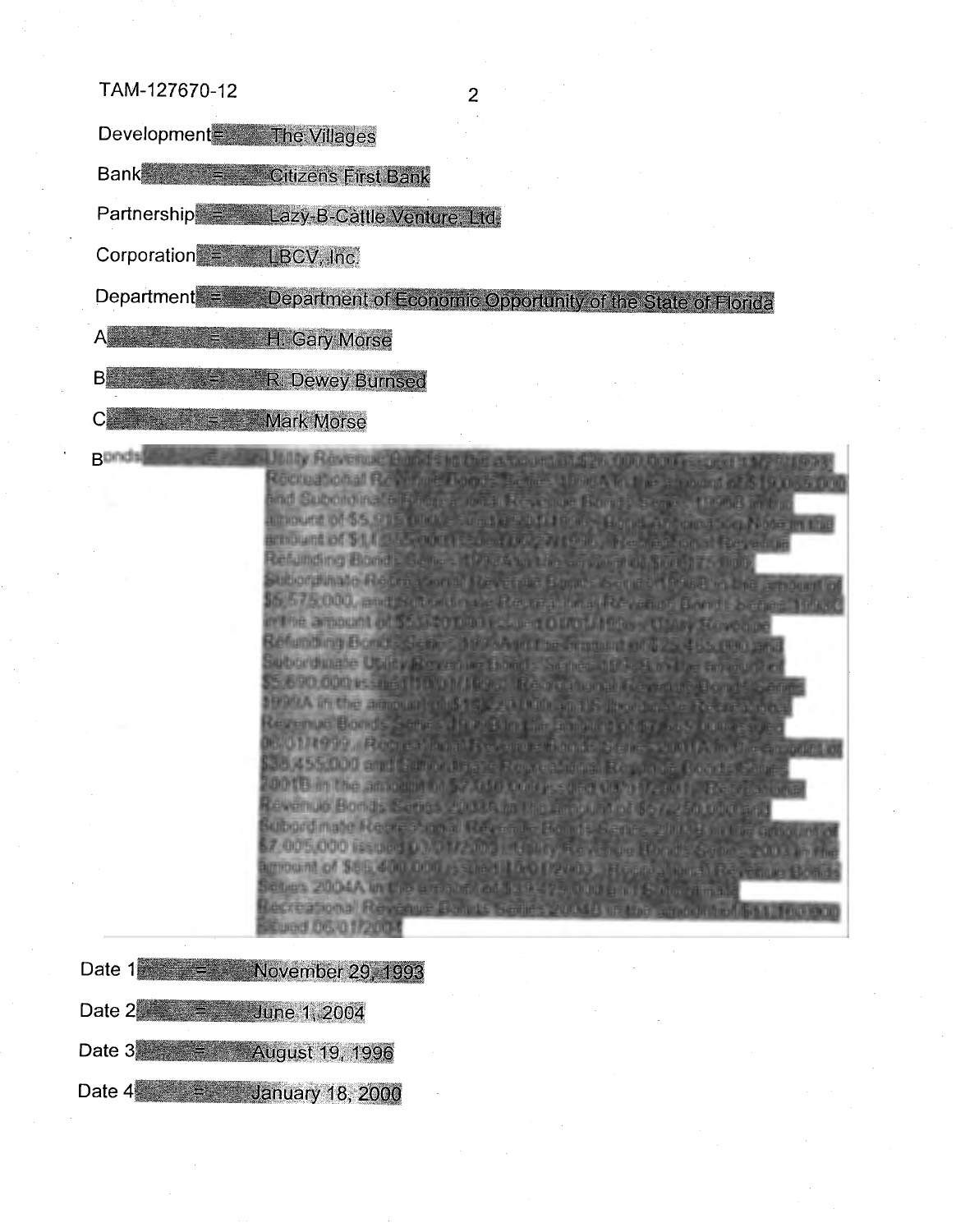| Date 5 = = September 4, 2002                                            |
|-------------------------------------------------------------------------|
| Date 6 $\frac{1}{2}$ = $\frac{1}{2}$ June 15, 2006                      |
| Date 7 <b>Manual Street January 6, 1998</b>                             |
| Date 8 2003 E 2016, March 31, 2003                                      |
| Date 9 - Frank October, 2000                                            |
| Date $10 \div 7 = 10$ November 1, 1998                                  |
| Date 11 200 200 June 1, 1999                                            |
| Date 12 = = March 1, 2001                                               |
| Date 13 $\geq$ March 1, 2003                                            |
| Date $14$ $\equiv$ $\sim$ October 1, 2003                               |
| Year 1 $\approx$ $\approx$ 1959                                         |
| Year 2 <del>2 2 2 3 4972</del>                                          |
| Year 3 $\approx$ $\approx$ 1992                                         |
| Year 4 2004                                                             |
| $a = \frac{1}{2}$ and $\frac{1}{2}$ and $\frac{1}{2}$ and $\frac{1}{2}$ |
| <b>12</b>                                                               |
| 10                                                                      |
| $d$ , and $d$                                                           |
| 169.56                                                                  |
| 155.85                                                                  |
|                                                                         |
|                                                                         |
|                                                                         |
| 47                                                                      |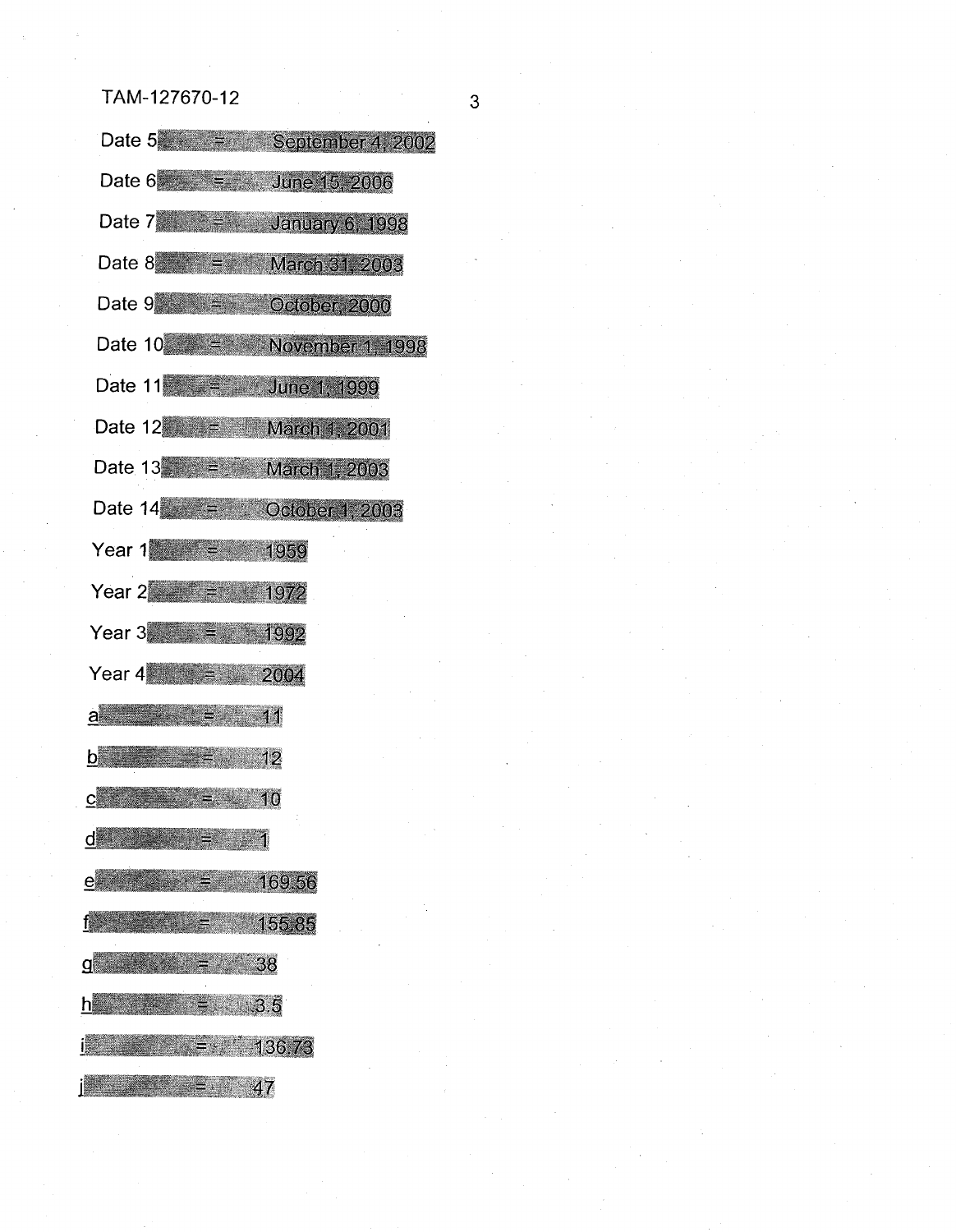$k = 46$  $\mathbb{R}^n$  , where  $\mathbb{R}^n$  is the  $\mathbb{R}^n$  $m$ 1344 niji  $= 166.81$  $O$ ៈ ស p 250  $\mathsf{q}$  $= 426, 200, 000$ S 19,840.754 t  $6.260.488$ **U SERVICE** 36,519,802  $= 12.092,130$ V爨 W▓  $= 59,909,917$  $= 6.800.047$  $X = \mathbb{R}$  $V = \frac{1}{2}$  $= 80.837.006$  $Z$  $=$  37,498,955  $aa$ 46,850,696 原料 三氯化 bb  $7.874.459$ 

#### ISSUE:

Whether the Issuer was a political subdivision within the meaning of section 1.103-1(b) of the Income Tax Regulations during the period of Date 1 through Date 2.

#### CONCLUSION:

The Issuer was not a political subdivision within the meaning of section 1. 103-1 (b) at any time during the period of Date 1 through Date 2 because it was not a division of a state or local governmental unit during that period. Because we find that the Issuer was not a division, we do not address the delegation of sovereign power.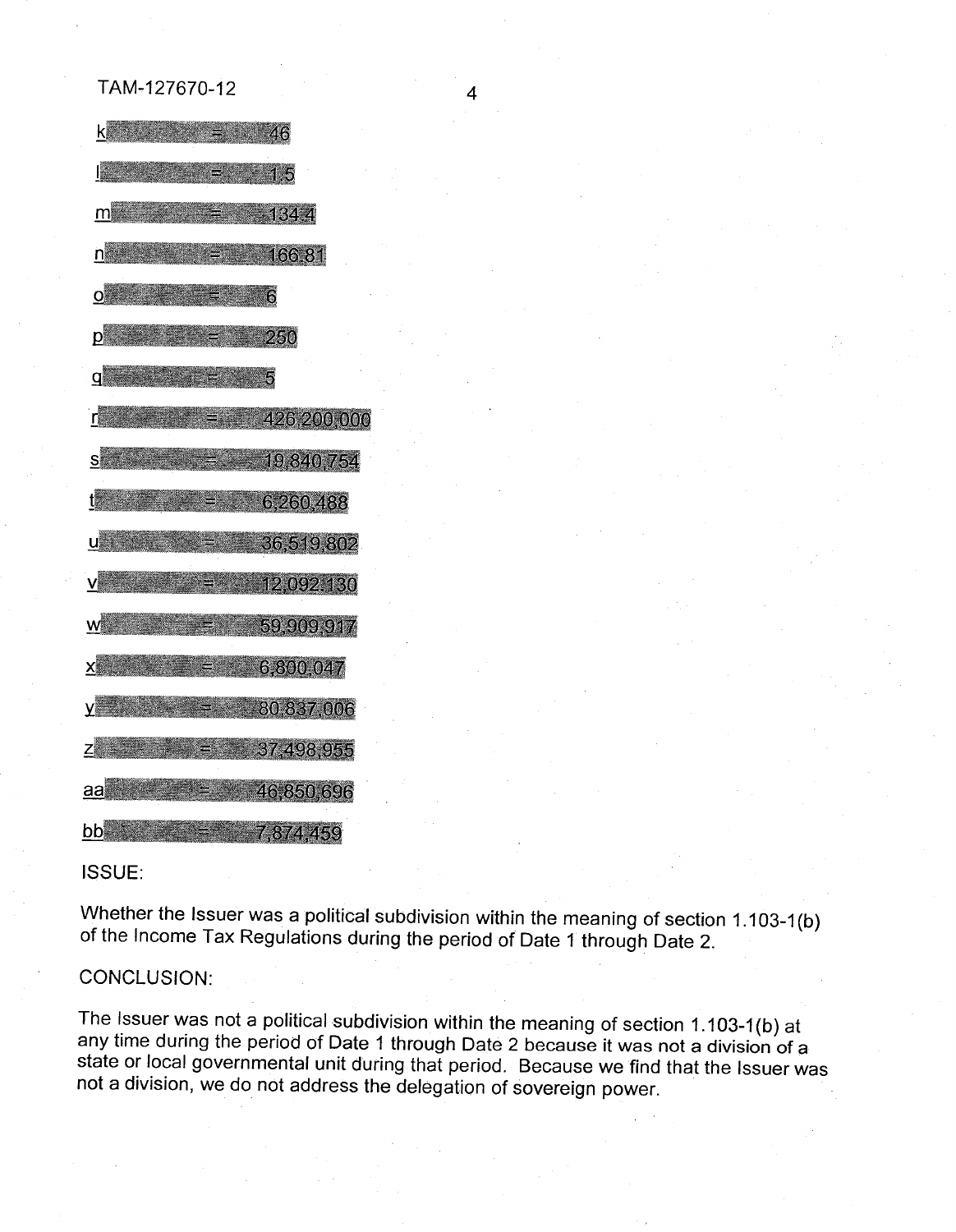#### FACTS:

#### **The Developer**

The Developer is a State corporation incorporated in Year 1. At all times relevant to the legal issue in this case, Date 1 through Date 2, the Developer was directly or indirectly owned by A and his family.

#### **The Development**

In Year 2, the Developer began development of a retirement community within Town and an unincorporated area of County. As part of that development, the Developer constructed, owned and operated various recreation facilities, postal facilities, water management and control systems, fire equipment, and fire stations ("Amenity Facilities"). As the development became profitable, the Developer purchased additional tracts of land for development.

ln Year 3, the Developer petitioned the Town to create a community development district in accordance with Act, and, later in Year 3, Town established Issuer as a community development district pursuant to Ordinance. Thereafter, the Developer acquired substantial amounts of additional land and successfully petitioned for the creation of a other separate community development districts, eventually resulting in b community development districts. The **b** community development districts include **c** districts that consist of primarily residential areas ("Residential Districts"), the Issuer, which has been solely a commercial area, and  $\underline{d}$  other solely commercial district. The b community development districts, along with certain other areas in County and Town, are known as the Development.

During the relevant years, the Issuer's board of supervisors petitioned the Town for four separate changes to Issuer's geographical boundaries. On Date 3, the Town approved the first change, which reduced Issuer's acreage from  $e$  acres to f acres. The removed land was used for g residential dwellings approximately  $\underline{h}$  years after the boundary change. On Date  $\overline{4}$ , the Town approved the second change, which reduced Issuer's acreage from f acres to i acres and removed j existing (but then unoccupied) dwellings from Issuer boundaries. The remainder of the land removed from the Issuer's acreage was used to construct  $\underline{k}$  residential units approximately  $\underline{l}$  years after the change. On Date 5, the Town approved a third change, which corrected a boundary error and reduced Issuer's acreage from *i* acres to m acres, and on Date 6, the Town approved the fourth change, increasing Issuer's acreage to  $\Omega$  acres consisting of commercial properties.

Lots within the Development are sold subject to deed restrictions ("deed restrictions"), requiring services to be provided by the Developer including an obligation to "perpetually provide the recreational facilities." The deed restrictions require property owners to pay the Developer a monthly fee ("Amenities Fee"). Owners of property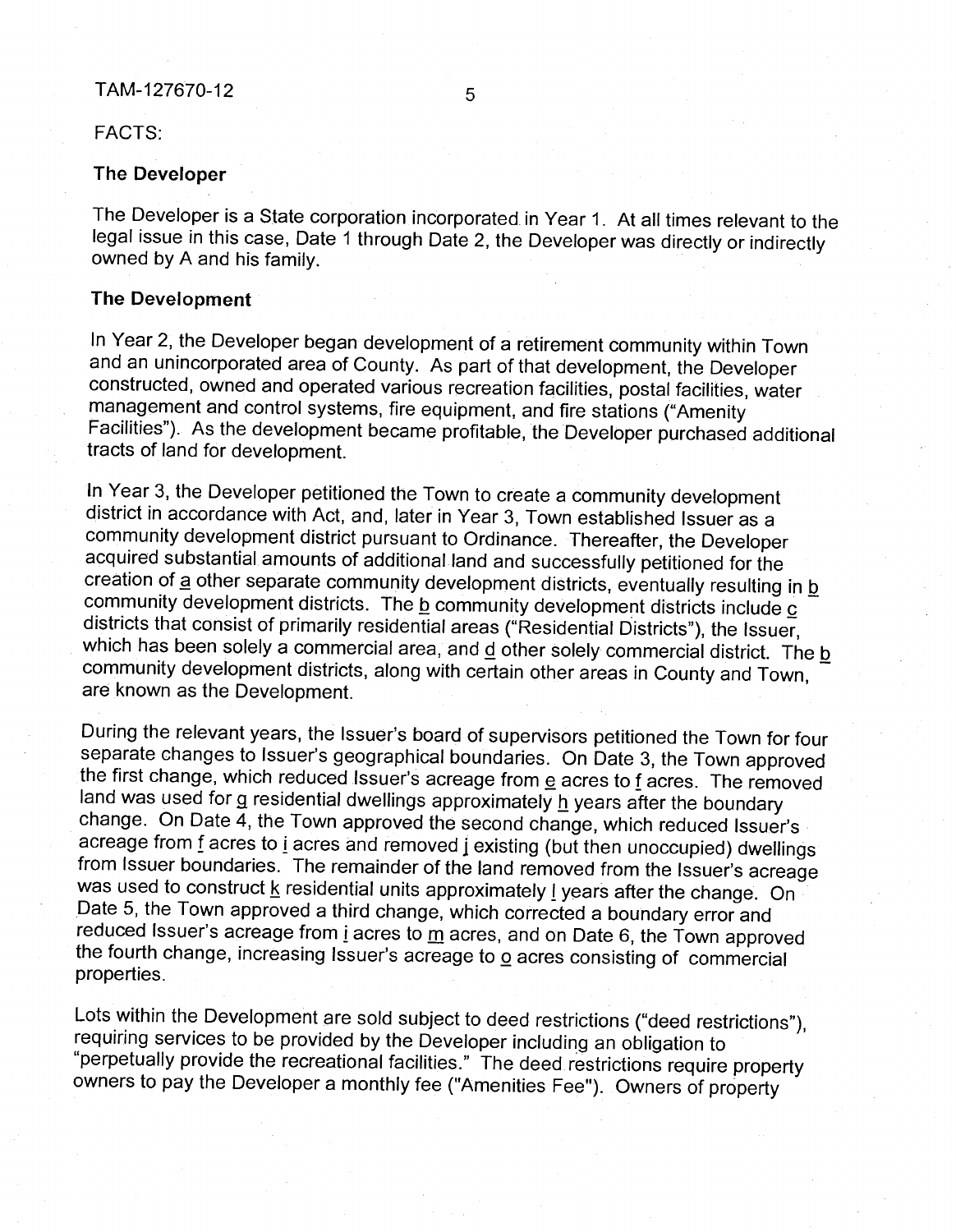within the Residential Districts are required to pay the Amenities Fee even if the recreational facilities are located outside of, and are not owned by, their respective Residential District. The Developer's rights and obligations may be assigned.

#### Governing Body of Issuer

Each community development district in State is governed by its own board of supervisors. Under the Act, a majority of the board constitutes a quorum and action is taken by majority vote of the members present unless general law or a rule of the district requires a greater number. The board of supervisors is initially elected by landowners, generally based on acreage owned, with a majority of votes controlling. In community development districts such as Issuer, beginning after  $\Omega$  years, when there are p or more residents within the district eligible to vote ("Qualified Electors"), the election process changes and the board is thereafter elected by the Qualified Electors at a general election.

Issuer is governed by a g-member board of supervisors ("Board"). Because the Issuer has never had p or more Qualified Electors, landowners in the Issuer have always elected the Board despite the fact that the Issuer has been in existence for well over 20 years. In fact, Issuer expressed intention was that there would never be p or more Qualified Electors residing within Issuer. The Official Statement for bonds issued on Date 7 states that there will be no residential development within the Issuer, and the Offering Statement for Issuer's Date 8 bond issuance confirmed that, because of the non-residential nature of the development in the Issuer, it was unlikely that there would ever be Qualified Electors in the Issuer. During the relevant years, the g-member Board consisted of A, members of his family, directors, officers, or employees of the Developer, and the chief executive officer of the Bank, a majority of the stock of which was at all times owned by  $\underline{A}$  and his family. For a short period in Year 4, the Board also included an employee of an investment bank not affiliated with A.

The Board appoints a district manager who is accountable to the Board. The district manager has charge and supervision of the works of Issuer, is responsible for preserving and maintaining any improvement or facility constructed or erected pursuant to the provisions of Act, for maintaining and operating equipment owned by Issuer, and for performing such other duties as may be prescribed by the Board.

#### Landowners

The Board always has been appointed by the landowners in Issuer. The Developer, either alone (from Date 1 through Date 9) or in conjunction with the Partnership, has owned sufficient land to appoint the Board throughout the relevant period.

The Partnership has been controlled at all relevant times directly or indirectly by A, B and C. C is an immediate family member of A, and B at the time was an officer and director or the Developer and served, on at least some occasions, as legal counsel to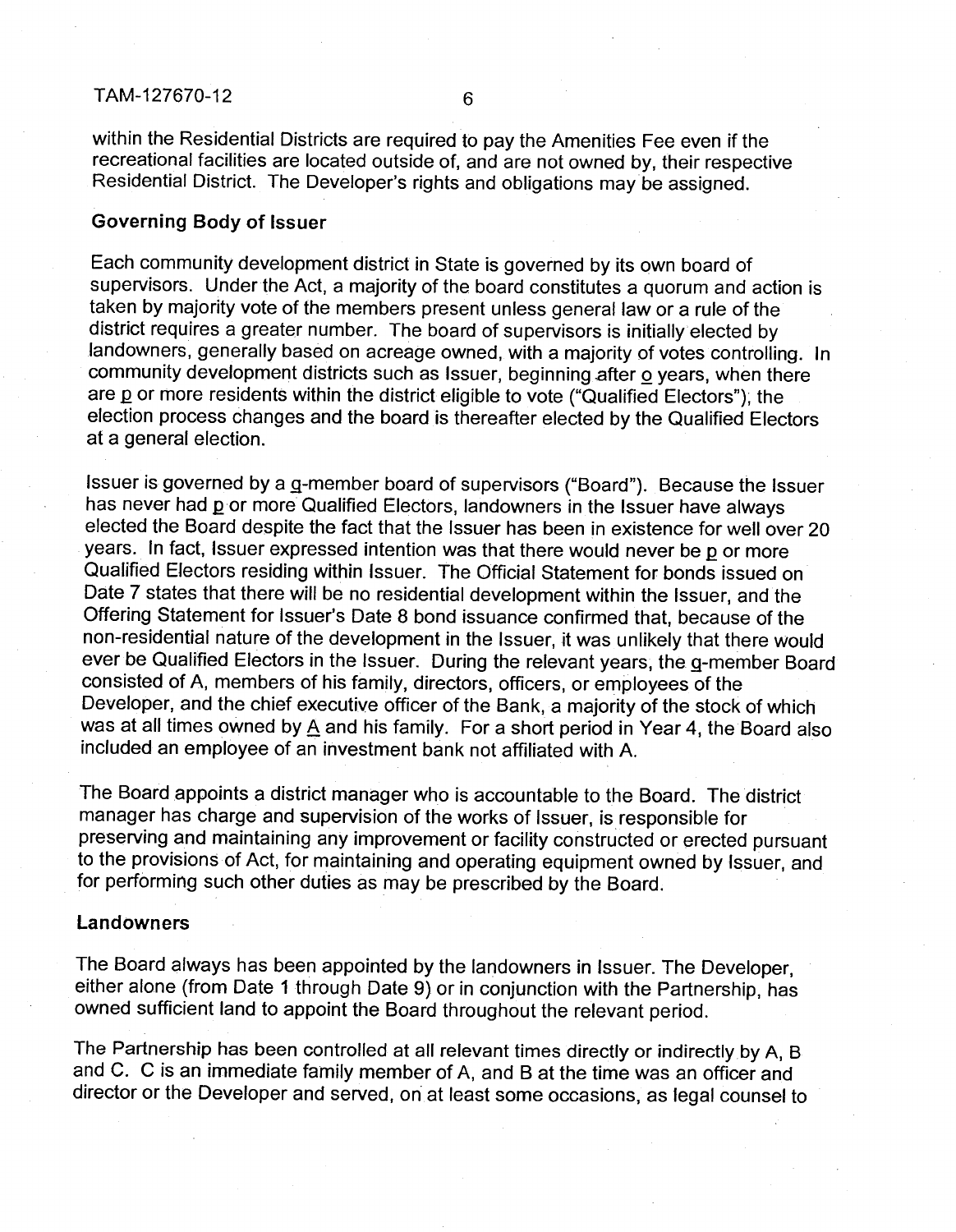the Developer. Prior to Date 10, A, B and C served directly as the general partners of the Partnership. On Date 10, the Corporation was formed to serve as the corporate sole general partner, and A, B and C became the owners and directors of the Corporation. The Partnership functioned as an employment incentive for employees of the Developer, and the limited partners in Partnership consisted solely of A, B, A's family members, current or former directors, officers, or employees of the Developer, or trustees or beneficiaries of trusts established by such individuals.

# **Issuer's Powers and Limitations under the Act**

The Act defines a community development district as a local unit of special-purpose government limited to the performance of functions authorized by the Act, the governing body of which is authorized to function to deliver urban community development services, and for which the operation, duration, accountability, disclosure requirements, and termination are determined by general law. The stated primary purpose of community development districts is to provide for specified capital infrastructure, such as that provided by the Issuer.

The Department, which is a department of State, is required by the Act to annually monitor the status of Issuer under the Act. The Issuer must provide financial reports and audits to State, and is required to use a qualified public depository.<sup>1</sup> The Issuer must comply with bidding requirements under State law when seeking to construct or improve a public building or structure. Board meetings are open to the public, the Board must keep permanent records of all proceedings, and such records are open to inspection in the same manner as government records in State. Issuer's properties are exempt from execution and sale by general creditors.

The Board approves the Issuer's annual budget after a hearing. The proposed budget is then submitted to the local general purpose governmental unit for disclosure and information purposes only. The local general purpose governmental unit may review the proposed budget and submit written comments for assistance and information purposes.

The Issuer will remain in existence unless (a) it is merged with another district; (b) all of its facilities and services are transferred to a local general-purpose government unit, subject to the underlying debts being assumed and guaranteed by such unit;<sup>2</sup> or (c) it is

<sup>&</sup>lt;sup>1</sup> When there was uncertainty about how to interpret the State statutes, including the Act, we generally used the Issuer's interpretations.

 $^2$  Act provides that the local general purpose government within the boundaries of which Issuer lies may adopt a nonemergency ordinance providing for a plan for the transfer of a specific community development service to the local general purpose government. The plan must provide for the assumption and guarantee of Issuer's debt that is related to the service by the local general purpose government and must demonstrate the ability of the local general purpose government to provide such service (a) as efficiently as the district, (b) at a level of quality equal to, or higher than, the level of quality actually delivered to the users of the service, and (c) at a charge equal to, or lower than, the actual charge by Issuer to the users of the service.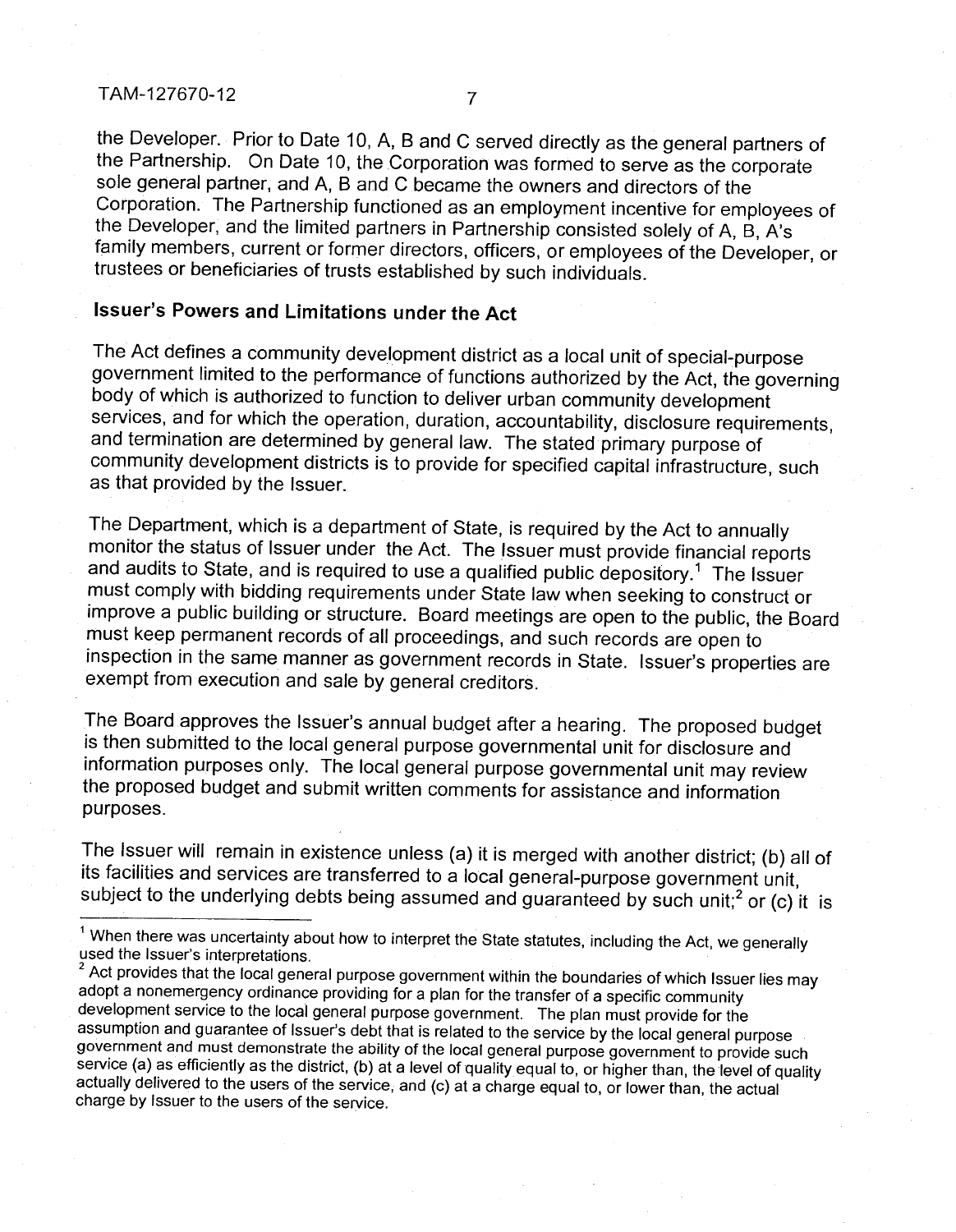dissolved due to inactivity. Upon dissolution, assets of the district would be liquidated to pay the district debts and the remainder, if any, would be transferred to an appropriate local government or political subdivision.

Board members are subject to general laws relating to public officers and employees, including ethical standards requiring that public officials be independent and impartial, and that public office not be used for private gain other than the remuneration provided by law. Public officials must discharge their duties in the public interest and must act as agents of the people in holding their positions for the benefit of the public. $3$  The Act also provides that it shall not be a conflict of interest for a board member, district manager or other employee of the district to be a stockholder, officer, or employee of a landowner.

The Issuer is vested with limited powers. Issuer can exercise the power of condemnation to acquire public easements, dedications to public use, platted reservations for public purposes, or any reservations for those purposes authorized by the Act. The Act allows the Issuer to exercise eminent domain over any property within the state, except municipal, county, state, and federal property. If the property that is the subject of the eminent domain is outside Issuer, Issuer must obtain the prior approval of the governing body of the jurisdiction in which the property is located. The Issuer may exercise eminent domain solely for uses relating to water, sewer, district roads, and water management. Any exercise of eminent domain by the Issuer is in the Issuer's name and results in title to the condemned land being transferred to the Issuer. The Issuer is authorized to impose user charges or fees and special assessments to finance the Issuer's activities authorized by the Act. The Act provides that community districts generally may levy and assess ad valorem taxes, but this power applies only when all Board members are elected by Qualified Electors at a general election and is not available to the Issuer. The Issuer may not exercise any "police power," as that term is used under the Act and must obtain prior consent from the local general-purpose government agencies to provide security services within the Issuer.

# **Outstanding Bonds**

Between Date 1 and Date 2, Issuer issued Bonds in the total principal amount of  $\oint$  to acquire or refinance the acquisition of assets from Developer and its affiliates, along with the right to collect related Amenities Fees from current residents of the Development. The Issuer asserts that interest on these bonds is exempt from tax under § 103. We do not have information on all of these sales, but in the sales for which we have information, the amount of proceeds paid to the Developer and its affiliates significantly exceeded the Developer's costs for the assets acquired, with the remaining proceeds having been allocated to the right to collect future Amenity Fees from then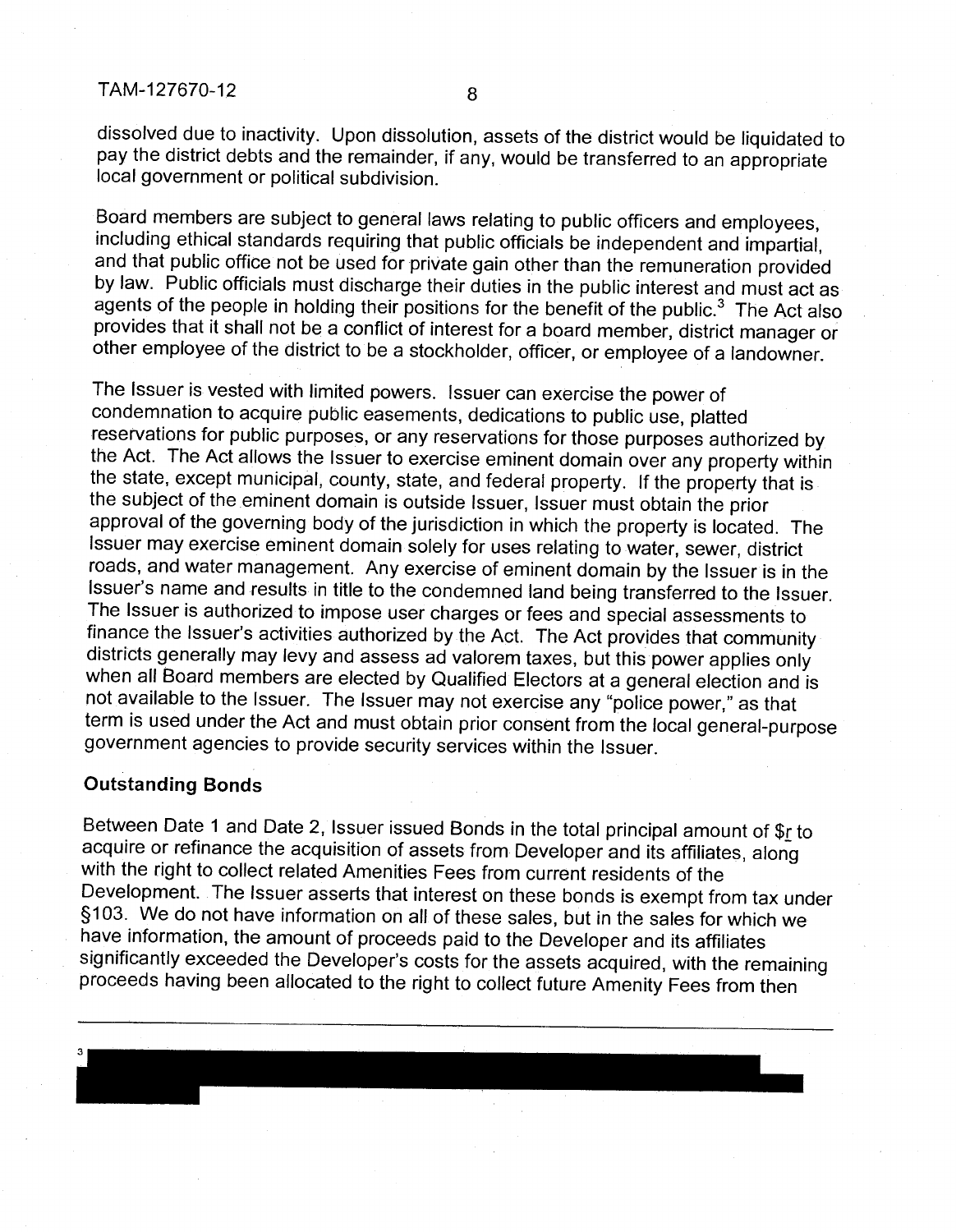current residents. Developer retained the right, however, to collect Amenities Fees from future residents of the Development who purchased their property from the Developer. Such future residents would have the right to use the Amenity Facilities owned by the Issuer, despite retention of the Amenity Fees by the Developer.<sup>4</sup>

The information we have indicates that, on Date 11, Issuer issued  $\frac{c}{2}$  in bonds to purchase recreational and utility facilities from the Developer along with related Amenity Fees. The Developer's cost in these facilities was  $$t$ , and almost  $70\%$  of the purchase price was allocated to future Amenity Fees. On Date 12, Issuer issued  $\frac{\mathcal{L}}{2}$  in bonds to acquire recreational facilities and Amenity Fees from the Developer. The Developer's cost in these facilities was \$v, which left almost 67% of the proceeds allocated to future Amenity Fees. Similarly, on Date 13, Issuer used \$w to purchase recreational facilities and future Amenity Fees from the Developer. The Developer's cost for these facilities was \$x, leaving almost 89% of the proceeds allocated to future Amenity Fees, and on Date 14, the Issuer issued  $y$  in bonds to purchase a utility system from a utility affiliated with Developer; the utility's cost for the system was \$ $z$ , leaving about 54% of the proceeds allocated to transferred utility fees. Finally, on Date 2, Issuer issued \$aa in bonds for recreational facilities for which the Developer's cost was \$bb, resulting in 83% of the proceeds being allocated to future Amenity Fees. The monthly Amenities Fees and utility fee payments assigned to the Issuer are pledged to secure the Bonds, along with other sources of Issuer revenue.

#### **LAW AND ANALYSIS:**

Section 103(a) of the Internal Revenue Code ("Code") provides that gross income does not include interest on any State or local bond. Section 103(c) provides that the term "State or local bond" means an obligation of a State or political subdivision thereof.

The term "political subdivision" is defined in Treasury Regulations §1.103-1 (b) as "any division of any state or local governmental unit which is a municipal corporation or which has been delegated the right to exercise part of the sovereign power of the unit." Under this definition, Issuer cannot qualify as a political subdivision whether or not it is a municipal corporation (which Issuer concedes that it is not) or has the right to exercise sovereign powers (which Issuer claims that it has) unless it also can demonstrate that it is a division of a state or local government. See Rev. Rul. 78-276, 1978-2 C.B. 256.

# **Is Issuer a Division of a State or Local Government?**

The phrase "division of a state or local government" must be read in the context of the purpose of § 103, which is to provide subsidized financing for State and local government purposes. The Code permits the benefit of this subsidy to be passed on to

 $<sup>4</sup>$  It appears from the submissions that current residents and their grantees and successors who pay</sup> Amenities Fees to the Issuer received an easement to use future facilities constructed by the Developer without making payments to the Developer.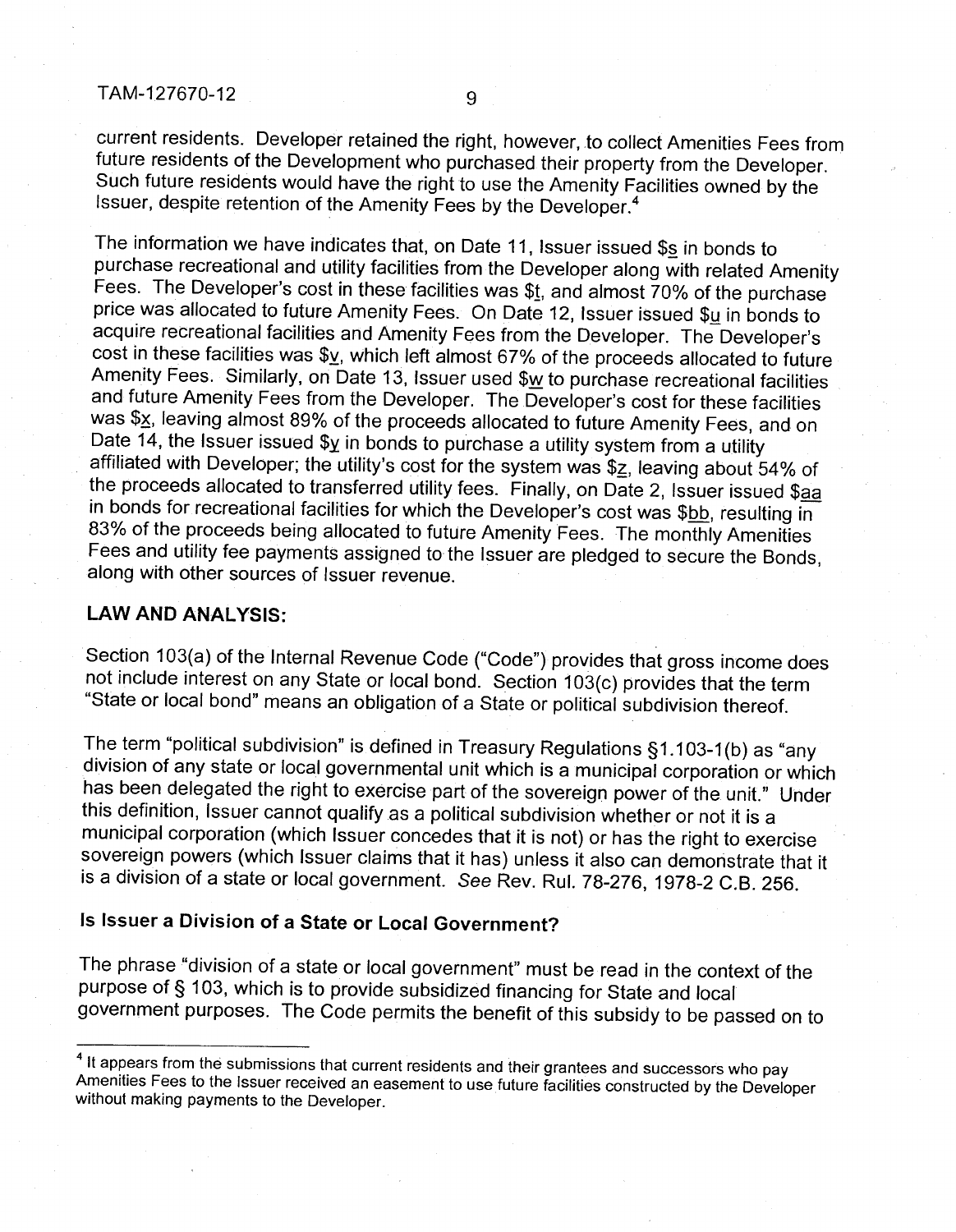private persons under some circumstances, but only if a governmental unit determines that the issuance of such bonds is appropriate. A governmental unit is inherently accountable, directly or indirectly, to a general electorate. In effect, § 103 relies, in large part, on the democratic process to ensure that subsidized bond financing is used for projects which the general electorate considers appropriate State or local government purposes. A process that allows a private entity to determine how the bond subsidy should be used without appropriate government safeguards cannot satisfy § 103.

For these reasons, the mere delegation of sovereign power is not sufficient to create a political subdivision. If it were sufficient, then a clearly private entity with powers of eminent domain, including some railroads and utilities, could issue bonds without any political oversight.

We believe that an entity that is organized and operated in a manner intended to perpetuate private control, and to avoid indefinitely responsibility to a public electorate, cannot be a political subdivision of a State. Cf. Revenue Ruling 83~131, 1983-2 C.B. 184 (concluding that certain corporations did not qualify as political subdivisions, in part because they were "not controlled directly or indirectly by a state or local government," but rather by a board of directors "independent of such authority").

In this case, the Issuer was organized and operated in manner that insured continued effective control of the Board by A, rather than a general electorate or an existing governmental body. The Board was selected by majority vote of landowners, and, at all times, Awas in a position, through entities under his control, to select all members of the Board. During the relevant period, two landowners, the Developer and the Partnership, held a clear majority of the land within the boundaries of the Issuer. The Developer was owned and controlled by A and A's family members. The Partnership was controlled by A, B and C, first as general partners and later as the owners and directors of the sole corporate general partner. The result was that during the relevant years, the Board was composed of individuals who, in all but one limited case, consisted of A, members of his family, directors, officers, or employees of the Developer, and the chief executive officer of Bank owned and controlled by A and his family.

The Act contemplated that a board would be elected by the Qualified Electorate when a district acquired a sufficient number of residents. Even after over 20 years, this has not happened in the Issuer's case. Indeed, the facts indicate that Issuer was intentionally structured to ensure that this never could happen. Bond offering documents indicate that there would be no residential development in the Issuer and that it was unlikely that there ever would be Qualified Electors in the Issuer. Consistent with these statements, on at least two occasions the Board successfully petitioned the Town to change the Issuer's boundaries in such a way that land on which current or future residential development would be located would be removed from within the Issuer's boundaries.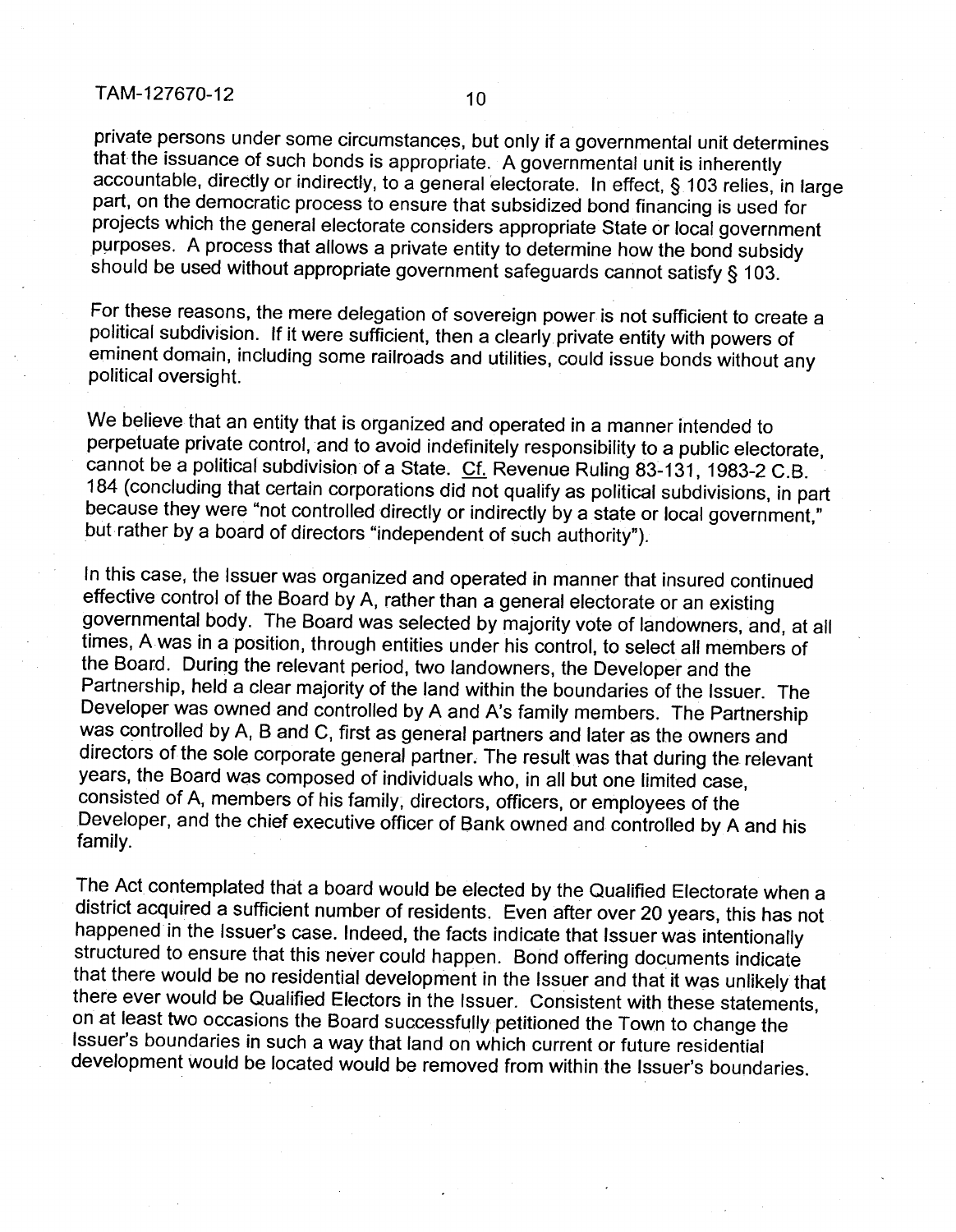Throughout all relevant years, the Board and its district manager controlled the day-today operations of the Issuer. Neither the State nor local government participated in or had authority to overrule decisions of the Board, including decisions to purchase assets from the Developer whose owner controlled the Board. Although a government received the Issuer's financial reports, audits, and budget, this was largely for informational purposes only.

The Issuer argues that it is a political subdivision because it is sufficiently controlled by the State and serves a public purpose, although the Issuer claims that the threshold is too high if it requires that the entity be motivated wholly by a public purpose. See Revenue Ruling 83-131 (indicating entity must be motivated by a wholly public purpose). The Issuer argues that it was created to fulfill the public purpose of managing and financing basic community development services. The Issuer points out that the Act placed a number of legal restrictions on it and the Board. In particular, the Issuer notes that--

- 1) Issuer had financial and reporting requirements to the State, ·
- 2) Issuer was subject to bidding requirements when seeking to construct or improve a public building or structure,
- 3) Issuer was required to use a qualified public depository,
- 4) Issuer was subject to open record and open meeting requirements,
- 5) Issuer was required to submit its budget for disclosure purposes,
- 6) Issuer was required to comply with the State administrative procedure act,
- 7) Issuer's property was exempt from sale by general creditors,
- 8) The local government could adopt and submit a nonemergency plan providing for the transfer of assets or services from a district to the local generalpurpose government under certain limited circumstances;
- 9) On dissolution all of Issuer's assets transferred to public entities,
- 10) Under State ethics laws, the Board members were required to be independent and impartial; public office could not be used for private gain other than remuneration; board members were required to discharge their duties in the public interest and must act as agents of the people; and financial interests were required to be publicly disclosed, among other requirements.

These restrictions, however, do not address the fact that the Issuer was organized and operated to perpetuate private control and avoid indefinitely responsibility to a public electorate, either directly or through another elected State or local governmental body. That fact is not consistent with qualification as a political subdivision. We need not discuss any other requirements that a division of a State or local governmental unit might need to meet to qualify as an issuer of tax exempt bonds. Issuer is not a "state or political subdivision thereof' for purposes of section 103(c)(1 ).